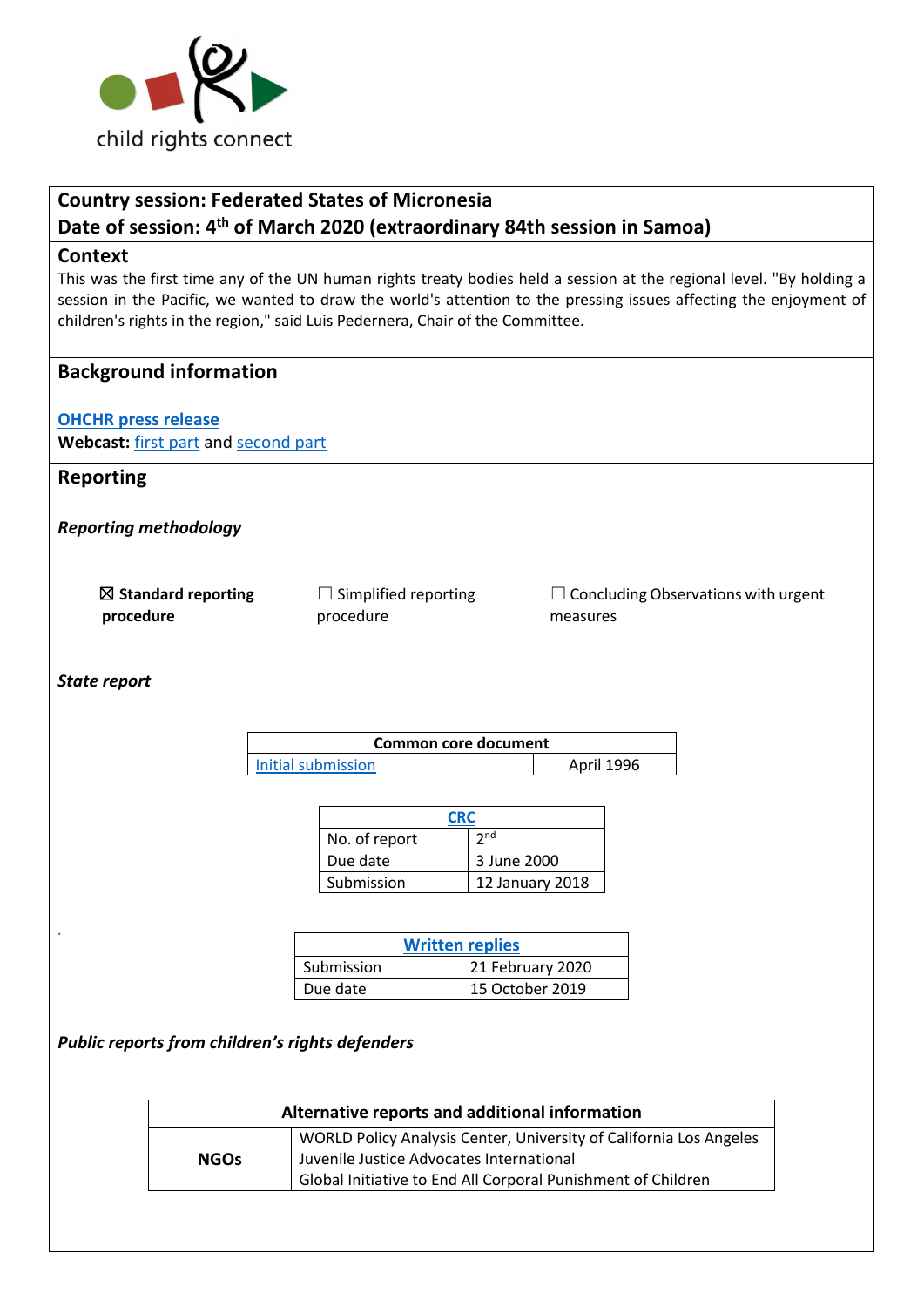

# **State delegation**

The delegation of the Federated States of Micronesia was small. It was composed by the Deputy Chief of Mission in Fiji, the Assistant Attorney General, the Early Childhood Education Program Coordinator of the Ministry of Education and the Chief of Social Policy of the Department for Health and Social Affairs.

# **Committee's Task Force members**

| Name & Last Name               | Country        |
|--------------------------------|----------------|
| Mr. Benyam Dawit Mezmur        | Ethiopia       |
| Ms. Amal Salman Aldosseri      | <b>Bahrain</b> |
| Mr. Philip Jaffe               | Switzerland    |
| Mr. Jose Angel Rodríguez Reyes | Venezuela      |

# **Dialogue description**

i. Character of the dialogue

The dialogue with the delegation of Micronesia was cooperative and interactive. The delegation was able to answer most of the questions posed by the Committee

### ii. General assessment made by the Committee

The Committee was pleased that Micronesia had sent its second periodic report almost 20 years after the first initial report, which is sign of Micronesia's commitment to the rights of the child. The Committee also welcomed the ratification of the Optional Protocol to the Convention on the sale of children, child prostitution and child pornography in 2012, the Optional Protocol to the Convention on children involved in armed conflict in 2015.

The Committee was aware of the challenges faced by Micronesia, but encouraged the State to strengthen the cooperation among institutions in order to improve the implementation of the Convention and stressed that Committee members would take into account the State's budget limitations when making the recommendations.

- iii. Main issues discussed:
	- **General measures of implementation:** The Committee asked how Micronesia coordinates the implementation of the Convention, awareness-raising programmes and the collection of disaggregated data. The Committee also recommended to take measures to allocate a sufficient budget for the implementation of children's rights in all States. Finally, it encouraged the delegation to establish a national human rights mechanism to monitor children's rights. The delegation responded that in order to coordinate the implementation of the Convention, they had limited resources and capacities to be able to implement all the principles of the Convention. They have created a task force who works in human rights issues, and therefore also for child rights. Collection of disaggregated data is a challenge for Micronesia due to the dispersion of the Islands, but they are working to improve it. They have started to implement awareness raising programs and have included children in the consultations. Regarding the allocation of resources, they do not have specific allocation for the application of the Convention, but it is included in their annual budget.
	- **Definition of the Child:** The Committee noted that in one of the states of Micronesia, the minimum age for marriage have been raised to 18 for boys and girls. The Committee asked if in the other states is also aligned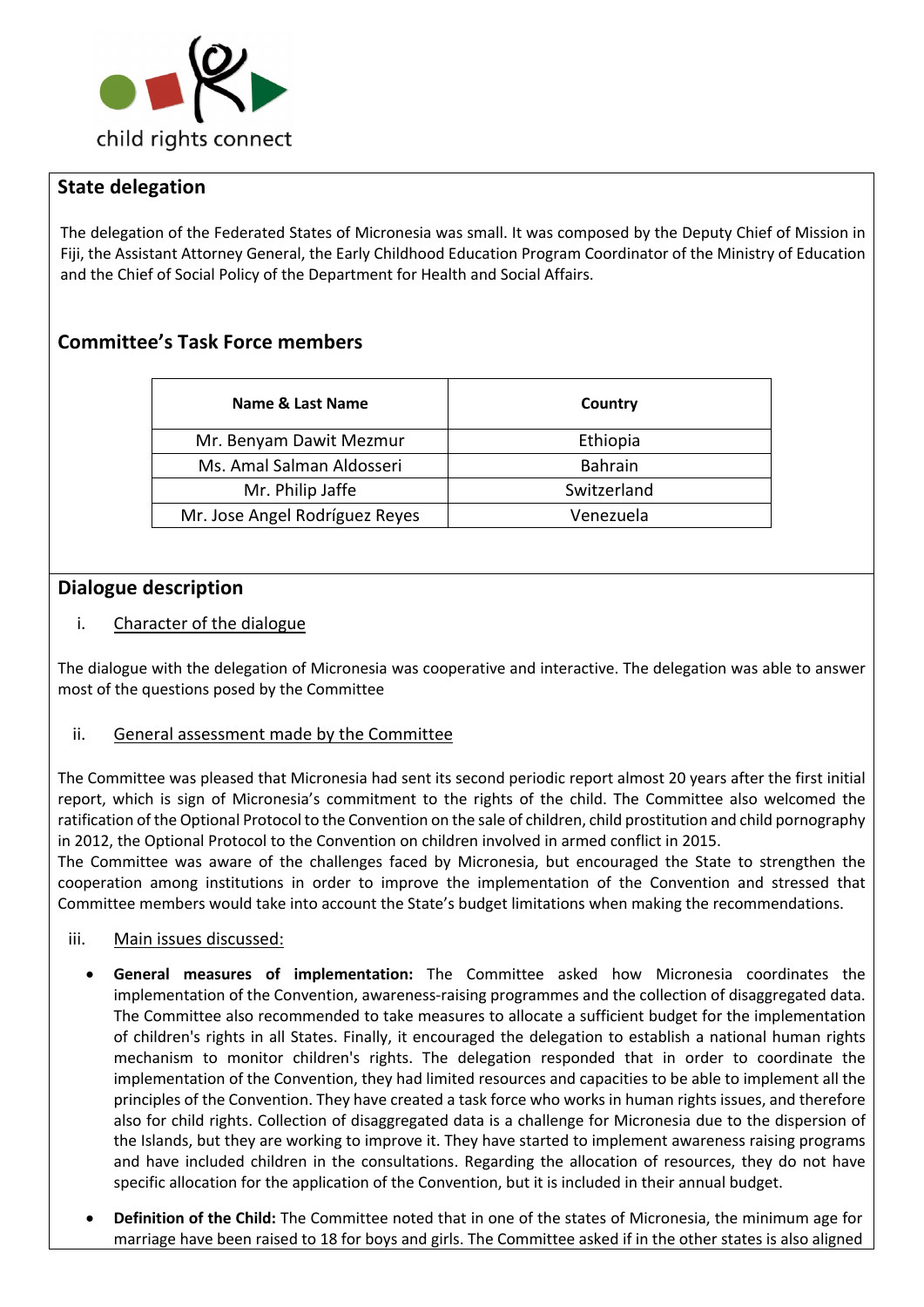

with the Convention and if not, if they have a timeframe to do it. The delegation replied that the age of marriage is under state jurisdiction. There are already several states that are changing the legislation in this regard. The national government is in charge of monitoring compliance with the Convention. The delegation also emphasized that neither under customary law marriage under 18 cannot be legal.

- **Corporal Punishment:** The Committee asked if physical punishment is clearly banned in all areas and also recommended to introduce awareness raising programs to parents and people working with children to promote alternative non-violence methods of discipline. The delegation responded that they have special mechanisms to monitor cases of corporal punishment in schools, because in the past it was an accepted practice, now if a school does not comply with national legislation and the principles of the Convention, it will not receive any subsidies. In order to stop with this practice also at home, the State is carrying out public awareness raising campaigns. They have also set up a confidential hotline to report such cases and ensure the well-being of victims.
- **Best interest of the child:** The Committee was concerned about how the best interest of the child can be guaranteed, as it is provided for in different legislations, but there is no institution with supremacy to ensure that this principle is fully respected. The delegation stressed that they are working for a mindset changing in their society. They are doing awareness raising efforts with their communities to ensure that the Micronesian society understands, respects and implements the CRC principles.
- **Education:** The Committee enquired the delegation whether Micronesia has special training programs for teachers and whether they include the Convention, Human Rights and sexual education in the curriculum. The Committee also asked how the quality of education will be ensured in all states and what efforts have been made to retain pregnant girls in schools. The delegation of Micronesia responded that they don't have yet Human Right education in the school curriculums, but they are working to include it. However, they have included sexual education in the curriculum, have already completed the first cycle and are going to analyse the impact of the program. Also, they have established programs to improve the quality of education, including teacher training. The delegation stated that they have programs to reintegrate girls who have given birth to school.
- **Children with Disabilities:** The Committee stressed the need to carry out awareness-raising campaigns to combat stigmatization of children with disabilities, to renew its policies in this area, to include children with disabilities in regular education and to provide them with special services adapted to their accessibility needs. The delegation responded that they have special services in schools for children with disabilities and that they are including their needs in the new accessibility plans. They indicated that they are reviewing an updated disability policy and that, once revised, they will conduct awareness campaigns and consultations at the national and state levels. Their main objective is to change the mindset of society to include these children as actors of change.
- **Basic health and welfare:** The Committee was concerned about the health-care system and asked the delegation about measures taken to improve access, reduce the high mortality rate of children under five and promote vaccination. The delegation acknowledged that although the infant mortality rate is lower, it has not reached the target. They are working to reduce the causes of child mortality by establishing alternative clinics to detect high-risk pregnancies in remote areas and provide vaccination coverage during the first year of life. They were also working in schools to detect malnutrition, and had set up a programme to collect data on that subject. In remote areas, since they did not have the capacity to build functional hospitals, they had dispensaries so that people living on all islands had access to health care. The Government is updating nutrition and health safety policies to improve the capacity of health services and ensure quality.
- **Impact of climate change in the rights of the child:** The Committee asked whether natural disaster risk management takes into account the needs of children and adolescents. The delegation of Micronesia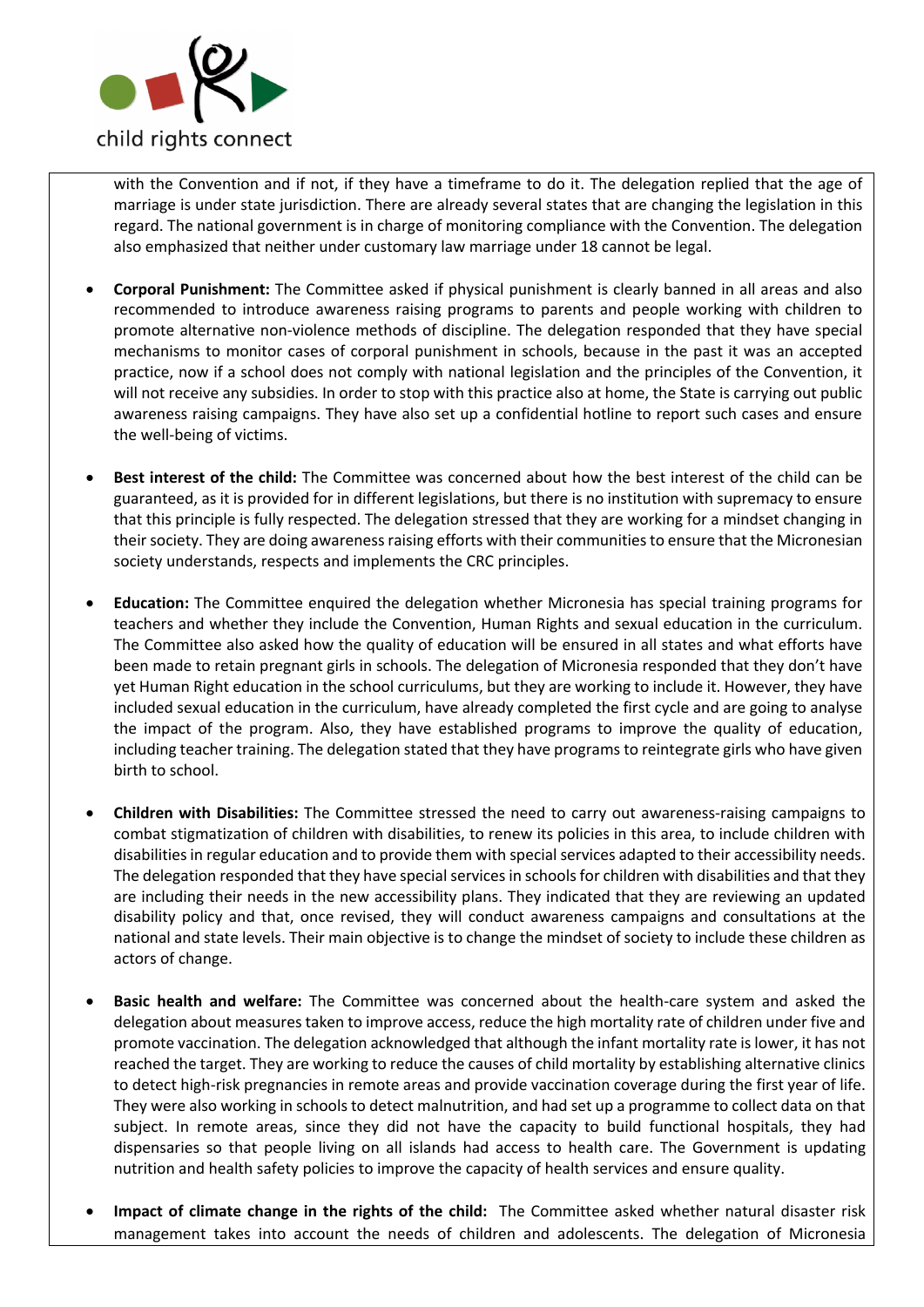

expressed the importance of climate change on its islands. They are obliged to make policies on climate change under their national legislation, and it is a priority for them. For disaster risk management, they have a national department that deals specifically with the issue. To address this problem, they have undertaken a number of initiatives based on collaboration between states to identify all factors at risk. They have identified children as a population at risk because of this fact and are working to achieve their greater well-being. The delegation noted the difficulty of the problem and the need for collaboration. They also noted that families are aware of the problem and are changing their lifestyles to help reduce climate change. Awareness raising campaigns are being conducted with children to make them aware of the situation.

# **Recommendations of the Committee**

In its Concluding Observations, the Committee drew the State party's attention to the recommendations concerning the following areas:

- **Definition of the Child:** The Committee urges the State party to ensure that the definition of a child in all national and state laws is in line with the definition in the Convention; to explicitly prohibit by law all marriage, including customary marriages, for boys and girls under the age of 18 years, and ensure that the minimum age of marriage is established in law at 18 for both girls and boys in all states, including in the outer islands.
- **Corporal punishment:** The Committee urges the State party to explicitly prohibit, as a matter of priority, corporal punishment in law in all settings, including in the home, in schools, in childcare institutions in alternative care settings and in penal institutions; to develop teacher training on alternative, non-violent forms of discipline and ensure that it is part of pre-service and in-service training programmes; to provide children with a complaints mechanism, especially in schools, to safely and confidentially report teachers and others who use corporal punishment and to conduct awareness-raising programmes for parents and professionals working with and for children to promote attitudinal change within the family and at the community level with regard to corporal punishment and to encourage the use of alternative, non-violent forms of discipline.
- **Children with disabilities:** The Committee recommends the State party to adopt a national policy on disability aimed at strengthening health-care services for children with disabilities and ensuring that all children with all types of disability enjoy inclusive education; to increase budget and expenditures for children with disabilities; to improve access of children with disabilities to all public and private buildings, spaces, service delivery and transportation in all areas, especially in the outer islands; to ensure that all schools have specialist teachers and professionals providing individual support and that teaching staff are adequately trained and to expand community-based rehabilitation, early identification and referral programmes to cover all children with disabilities and provide the necessary human, technical and financial support to service providers and families of children with disabilities.
- **Abuse, neglect and sexual exploitation and abuse**: The Committee urges the State party to strengthen community-based awareness-raising and education programmes, with the participation of children, aimed at preventing and tackling domestic violence, child abuse and sexual exploitation, particularly targeting children, families, communities and schools; to amend legislation to ensure that children are protected from all forms of violence and abuse, including mental, verbal and emotional abuse; to harmonize the minimum age for sexual consent in all states and ensure that adolescents who engage in consensual sexual acts with each other are not criminalized; to establish confidential, child-friendly mechanisms, procedures and guidelines to ensure mandatory reporting of all cases of abuse against children, and ensure that all cases are promptly investigated and prosecuted and that perpetrators are duly punished; to provide child victims with child-friendly and multisectoral remedies and comprehensive support, including psychological, recovery and social integration assistance, and encourage courts to make use of the child-friendly and multi-agency arrangement for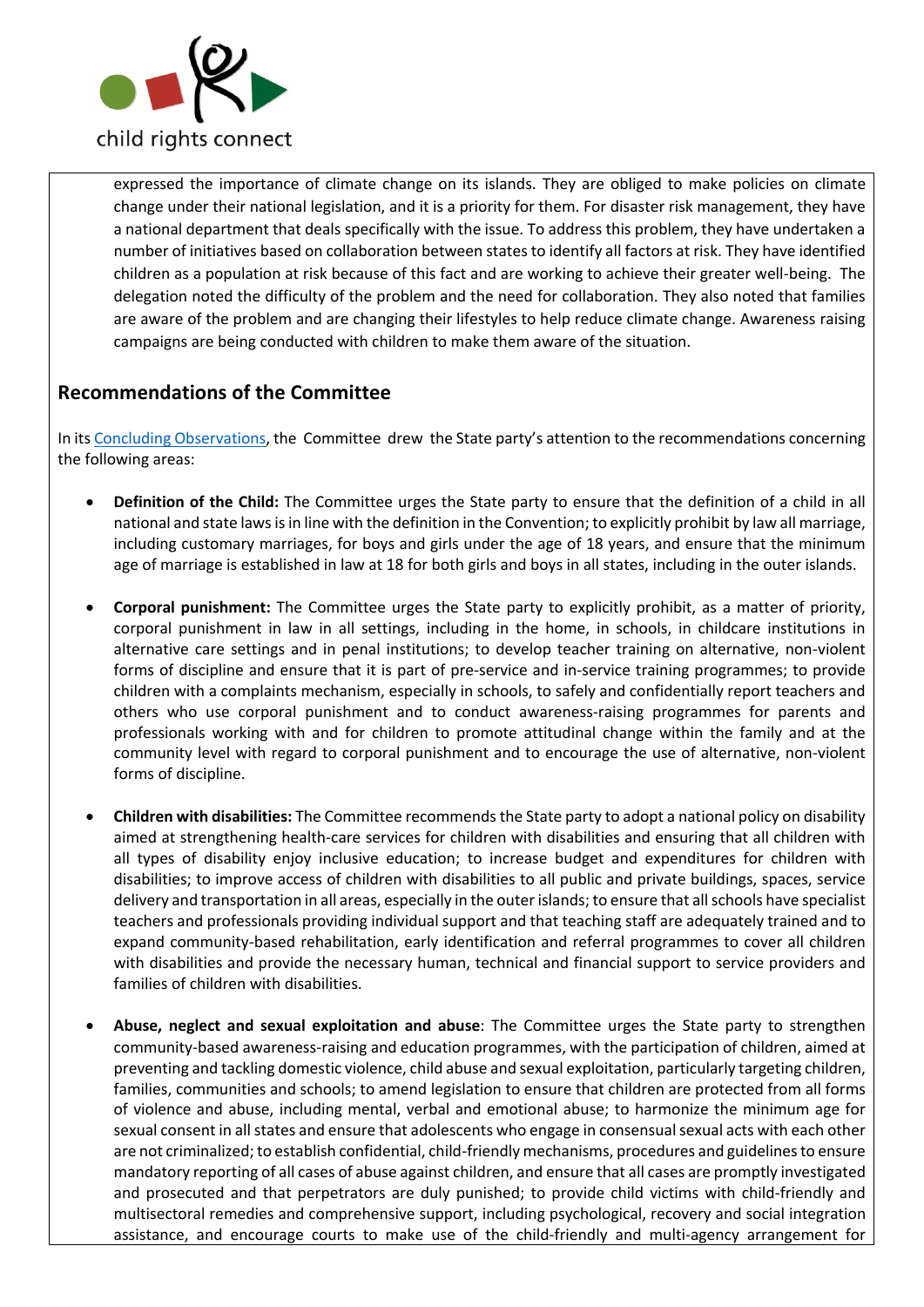

obtaining testimony from children; to consider designating a specialized police unit to handle cases of violence against and sexual exploitation and abuse of children, and ensure specialized personnel for dealing with such cases; to prevent the re-victimization of child victims and witnesses of crime by ensuring safe, child-friendly and closed-circuit criminal proceedings involving children, with particular emphasis on their protection and confidentiality, and taking into account the Guidelines on Justice in Matters involving Child Victims and Witnesses of Crime; to criminalize the sale and exploitation of children for prostitution and child sexual abuse material in line with articles 2 and 3 of the Optional Protocol to the Convention on the sale of children, child prostitution and child pornography, which the State party ratified in 2012.

• **Impact of climate change on the rights of the child:** The Committee recommends the State party to ensure that the special vulnerabilities and needs of children, as well as their views, are taken into account in developing policies and programmes addressing the issues of climate change and disaster risk management; to increase children's awareness and preparedness for climate change and natural disasters by incorporating it into the school curriculum and teachers' training programmes and increasing physical safety and resilience of school infrastructure; to review emergency protocols to include assistance and other support for all children, particularly those with disabilities, during emergencies and natural disasters; to improve data and assessments to have an evidence base for risk reduction and preparedness, particularly for the distinct needs and priorities of children with disabilities.

Some of the most important recommendations made by the committee have been developed above, but the Committee also drew the State party's attention to the recommendations concerning the following areas:

- **General measures of implementation:** Legislation; Comprehensive policy and strategy; Coordination; Allocation of resources; Data collection; Independent monitoring; Discrimination, awareness-raising and training.
- **General principles:** Nom-discrimination; Best interest of the child; Right to life, survival and development; Respect for the views of the child.
- **Civil rights and freedoms**: Birth registration; Right to privacy; Access to appropriate information.
- **Violence against children:** Harmful practices: Helplines.
- **Family environment and alternative care:** Children deprived of a family environment; Adoption.
- **Basic health and welfare:** Mental health; Adolescent health.
- **Education, leisure and cultural activities:** Education, including vocational training and guidance; Human Rights education; Rest, leisure, recreation and cultural and artistic activities.
- **Special protection measures:** Economic exploitation, including child labour; Sale trafficking and abduction; Children in situation of child justice.
- **Ratification of the OPIC.**
- **Ratification of international Human Rights instruments.**
- **Cooperation with regional bodies**.

### **Sustainable Development Goals**

Throughout its Concluding Observations the Committee referred to the following targets:

- 3.4 on reducing by one third premature mortality from non-communicable diseases through prevention and treatment and promote mental health and well-being.
- 3.7 on ensuring universal access to sexual and reproductive health-care services, including for family planning, information and education, and the integration of reproductive health into national strategies and programmes
- 3.8 on achieving universal health coverage, including financial risk protection, access to quality essential health-care services and access to safe, effective, quality and affordable essential medicines and vaccines for all.